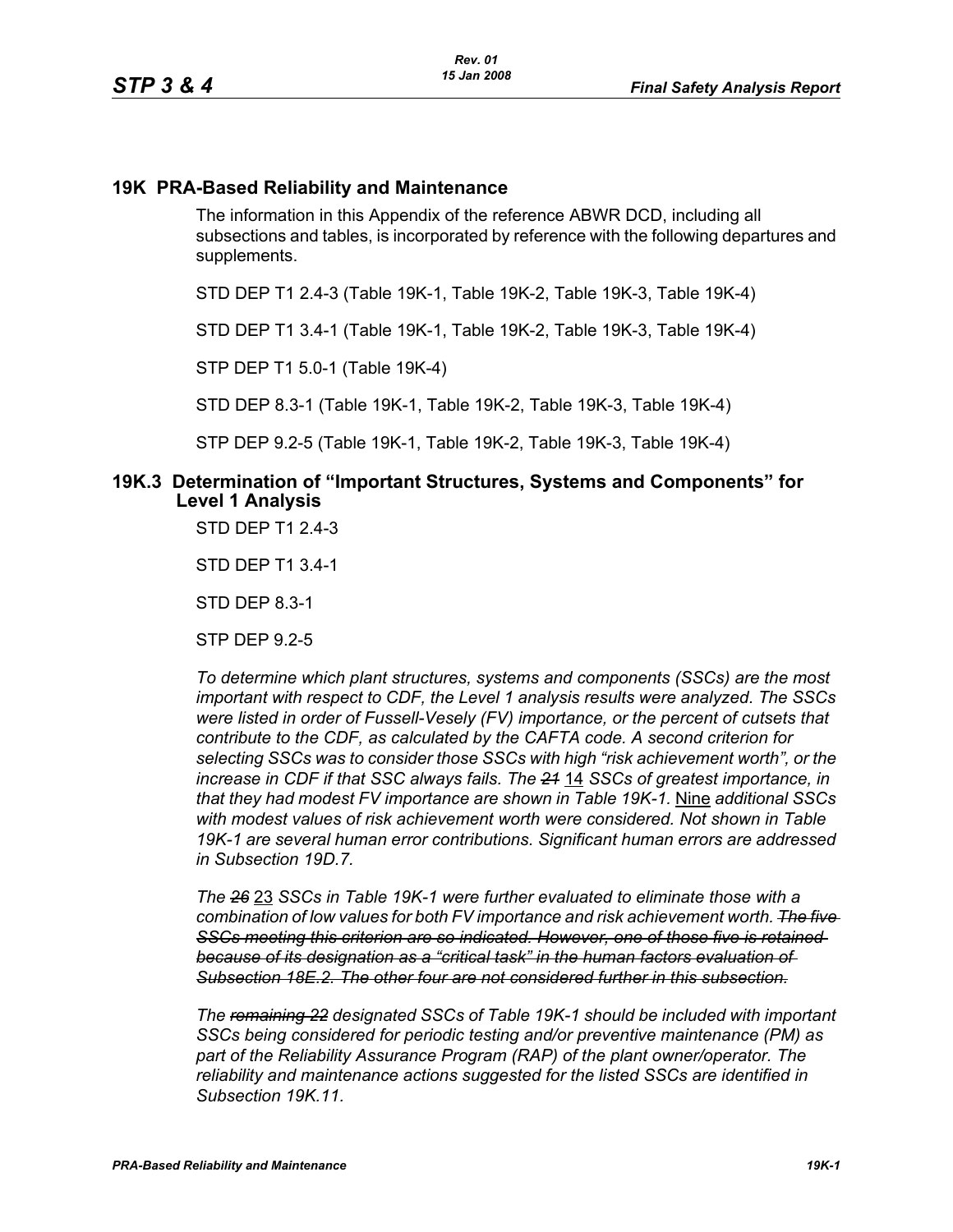*A second table, Table 19K-2, was prepared to show those SSCs with small to moderate values of risk achievement worth. These SSCs all have very low Fussell-Vesely importance, indicating a low probability of failure. However, if they fail, the impact on CDF is not negligible. Most of these SSCs have the same risk achievement worth because their failure would result in failure of the RCIC system to perform its function.*

*Initiating events that are significant contributors to CDF in the Level 1 analysis are listed in Table 19K-3. There are five* six *such events which are shown. The three most significant events, accounting* account *for more than one-half of the CDF, are all station blackout events*. The two most important events are isolation/loss of feedwater and unplanned manual reactor shutdown. Three station blackout events and turbine trip account for modest contributions to CDF. *, The next two events, contributing small fractions of CDF are isolation/loss of feedwater and manual reactor shutdown. All other initiating events contribute small amounts to CDF.*

## **19K.7 Determination of "Important Structures, Systems and Components" for Flood Analysis**

STP DEP T1 5.0-1

*The flood analysis considers the potential for core damage from plant damage resulting* from internal or external floods. *The important SSCs identified by this analysis are the ECCS room, RCW rooms and* all *control and reactor building external water tight doors*, including the watertight barriers on the equipment access to the diesel generator rooms*, which prevent water from flowing into rooms other than the one with the leak or from external flood sources to the safety-related buildings; isolation valves on the Reactor Service Water System and anti-siphon capability, which limit the amount of water spilled into the control building; circuit breakers that will trip RSW pumps, which also limits the amount of water spilled into the control building; isolation valves in the Circulating Water System (CWS); circuit breakers that will trip CWS pumps; level switches in the turbine building condenser pit and control building RCW rooms; sump pump operation; overfill lines in reactor building sumps on floor BIF; and room drain lines.*

# **19K.10 Identification of Important Capabilities Outside the Control Room**

STP DEP T1 5.0-1

*The identified activities outside the control room are:*

*(8)* Closing the normally-open watertight door to the control room on notification of a main cooling reservoir breach.

## **19K.11.1 Component Inspections and Maintenance**

STD DEP T1 2.4-3

STD DEP T1 3.4-1

STP DEP T1 5.0-1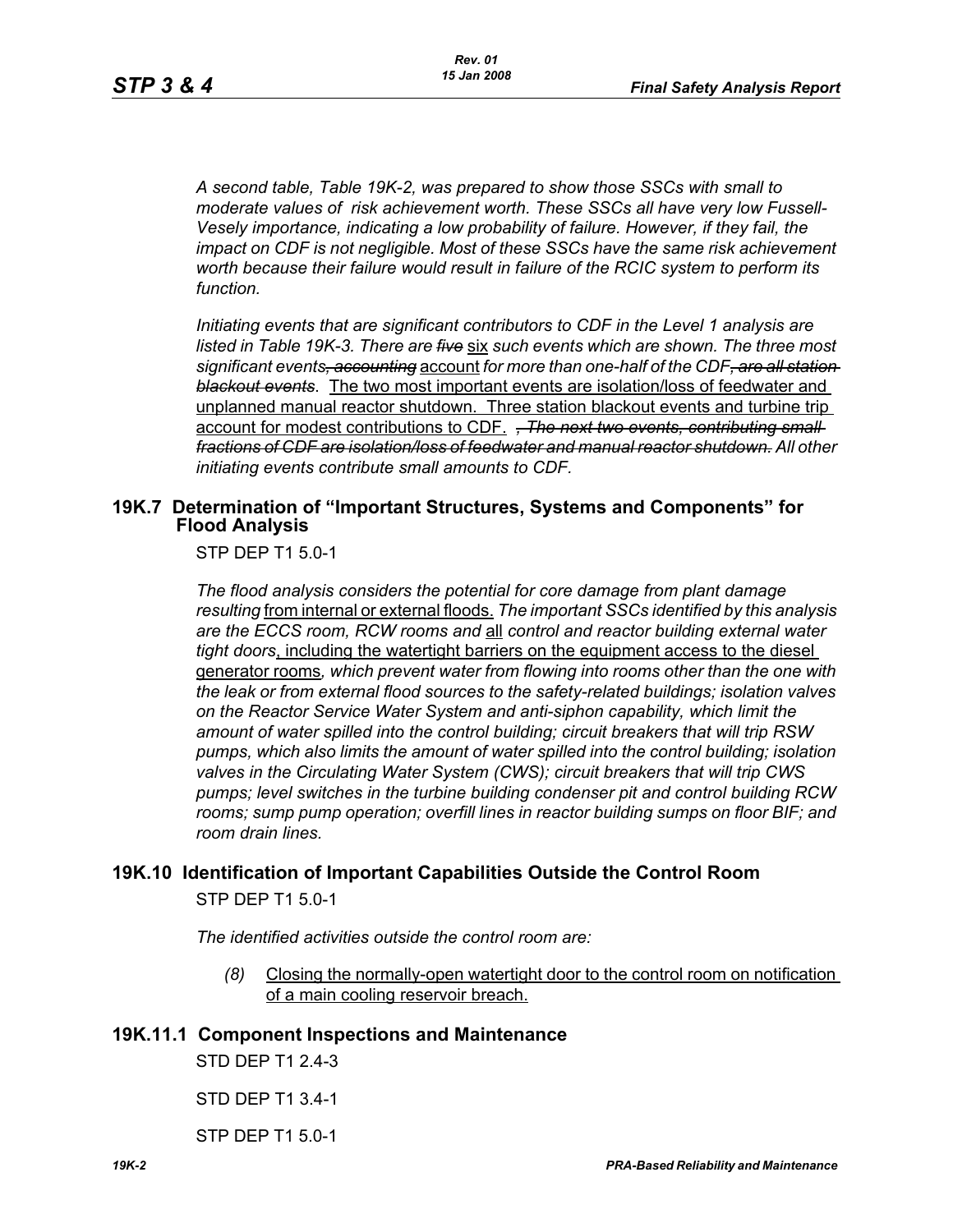STD DEP 8.3-1

STD DEP 9.2-5

*The two* individual *component types with the highest FV importances in the Level 1 analysis are the combustion turbine generator and the emergency diesel generators. Maintenance activities to assure high reliability of these components are discussed in 19K.11.10 and 19K.11.11.*

The Reactor Building Cooling Water System and the Reactor Service Water System have high FV importance with respect to common cause failure impacts, as these systems support a number of front-line safety systems. Maintenance and testing tasks are provided for the key components in each division, including pumps, heat exchangers and the service water cooling tower fans

*The system of greatest FV importance* with respect to outage time *is the RCIC System, which has been assigned a small unavailability for test and maintenance. The amount of time the RCIC System is unavailable because of test and maintenance should be monitored to assure that it remains within the specified assumption annually. Sensitivity studies of increased SSC unavailabilities showed that an increase in RCIC unavailability would cause the greatest increase in estimated core damage frequency of any SSC. The RCIC System was also found to be the most sensitive system to increased outage time assumptions. The highest contributor to uncertainties in the CDF as well as the CDF estimate was RCIC test and maintenance.*

## STD DEP T1 2.4-3

*The turbine of the RCIC System is an important component, as identified in Table 19K-1. Periodic startup and operation of the RCIC turbine is one way to monitor this turbine, and less frequent turbine inspection and refurbishment are also recommended. The RCIC pump is tested at the same time by measurement of speed, flow rate, differential pressure, and vibration. The turbine lube oil pump operation and many* Many *of the RCIC valves are also tested when the turbine testing is done. These RAP activities are included in Table 19K-4.*

#### STD DEP T1 3.4-1

Trip logic *unts functions* (*TLUs*TLFs) *for the Reactor Protection System (RPS) represent another high importance component. Functional tests of these TLUs*TLFs *are performed at frequent intervals by the online, self-test feature of ABWR solid-state logic. Additional offline, semi-automatic, end-to-end (sensor input to trip actuator) testing of TLUs*TLFs*, which exercises the safety system logic and control logic processes, is important because it allows the detection of failures not sensed by the online system. TheTLUs* TLF *tests that are suggested as part of the RAP are given in Table 19K-4.* 

*Common-cause miscalibration of RHR flow meters, and of Level 8 sensors, and common-cause failure (CCF) of digital trip modules (DTMs)* function (DTFs)*, and of Level 2 sensors, will have acceptable probabilities if adequate administrative controls*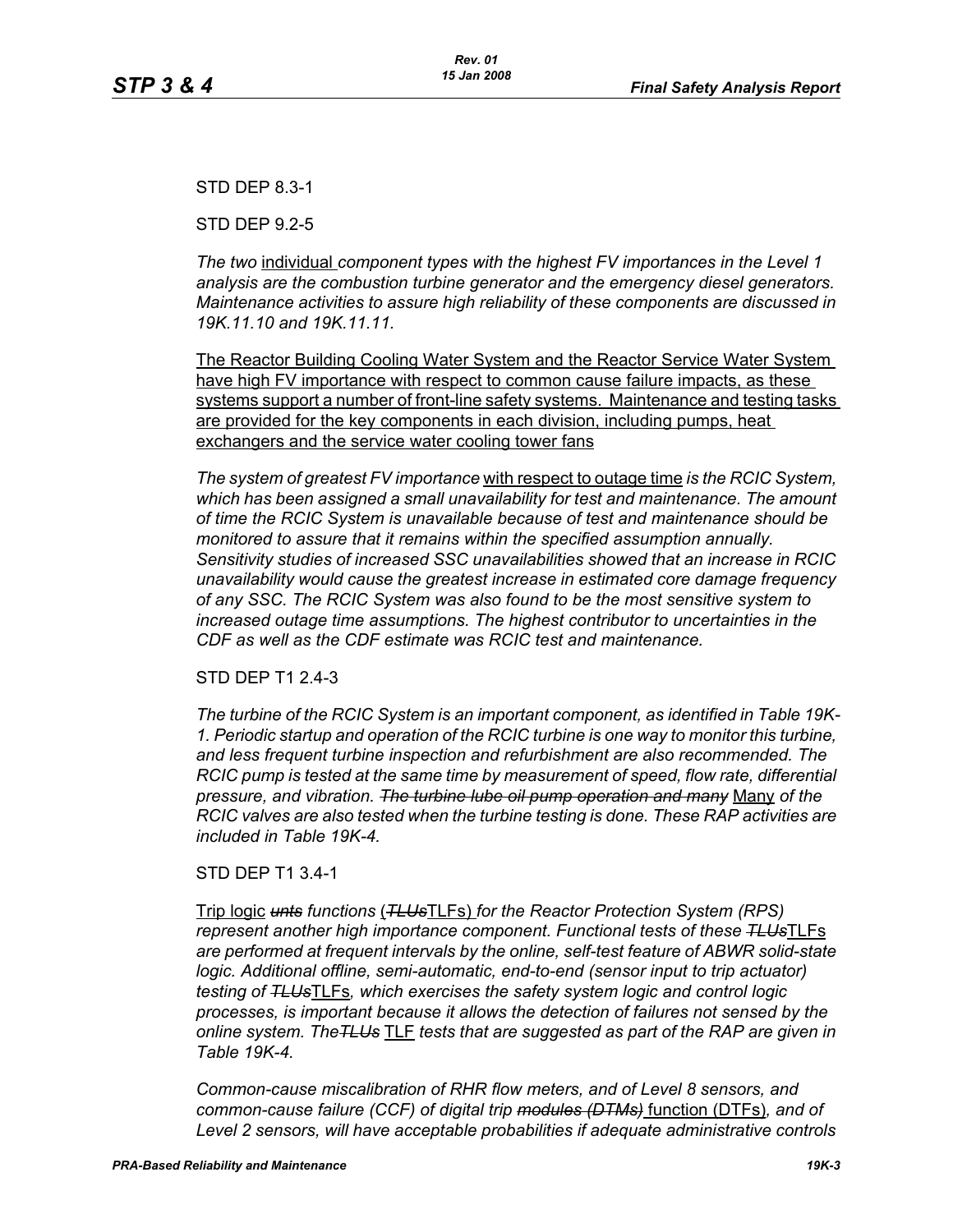*are exercised. Calibration procedures for RHR flow meters and for Level 8 sensors should include notes about the safety importance of these instruments. Historical trend analysis should be performed for Level 2 sensors at each calibration. The procedure for testing DTMs* DTFs *should include a warning about their importance to safety. Suggested RAP activities are given in Table 19K-4.*

## **19K.11.13 Flood Protection**

STP DEP T1 5.0-1

*The important SSCs for flood protection are the water tight doors on external entrances to the control and reactor buildings*, including the watertight barriers on the equipment access to the diesel generator rooms, *and in ECCS and RCW rooms, the RSW and CWS isolation valves, anti-siphon capability, the circuit breakers that trip* the *RSW and CWS pumps and water level sensors in the turbine building condenser pit and control building RCW rooms; sump pump operation; overfill lines on reactor building sumps on floor BIF; and room drain lines (Subsection 19K.7). Periodically room water barriers should be inspected to assure that they will prevent the spread of flooding, room drain lines should be checked to ensure no blockage exists, RSW isolation valves (MOVs) should be stroke tested (normally accomplished by switching from one pump to the standby pump in a given loop), CWS isolation valves should be stroke tested, the ability of RSW and CWS pump circuit breakers to trip upon receipt of a trip signal should be demonstrated, as well as RSW System anti-siphon capability. These RAP activities are included in Table 19K-4.*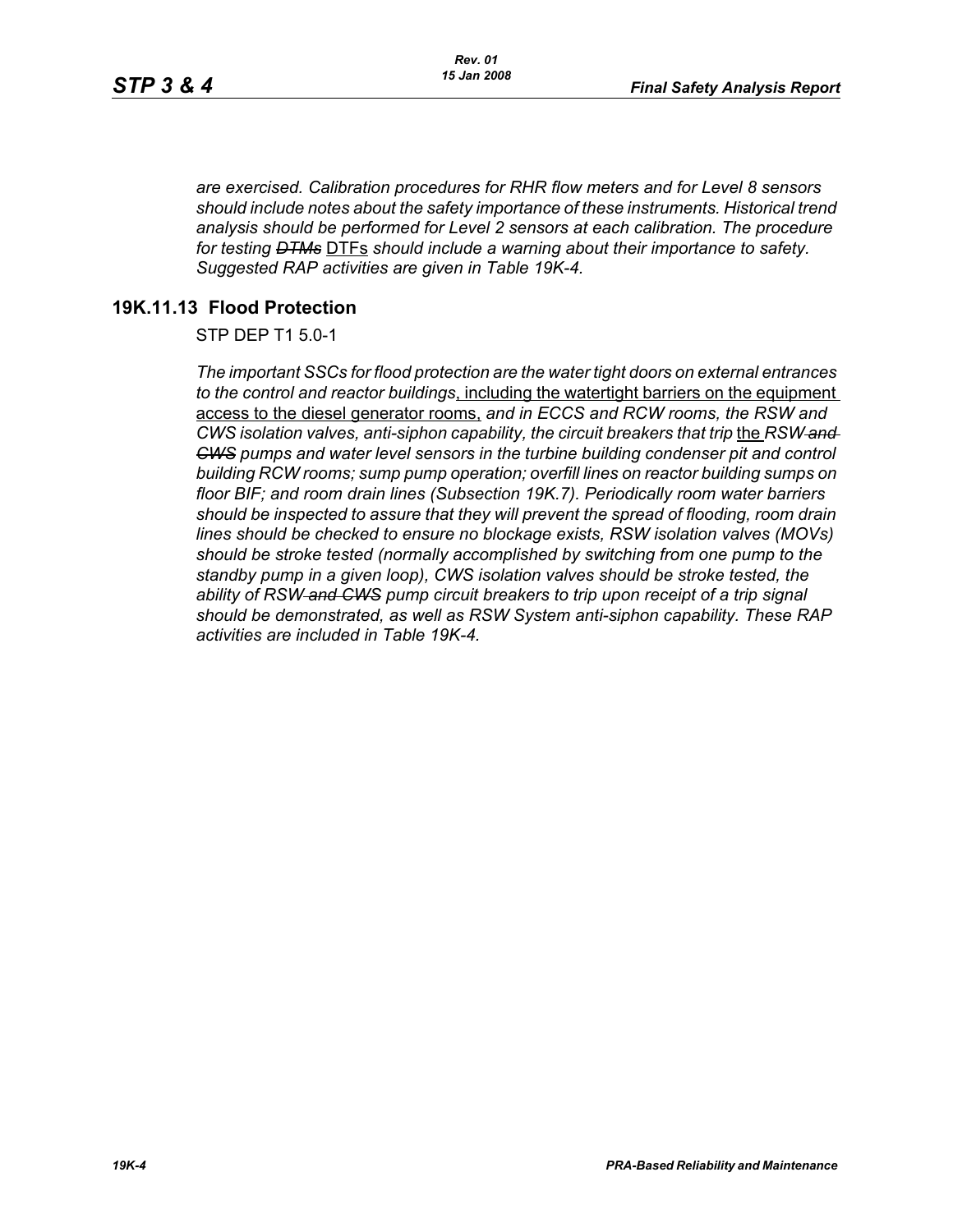| <b>SSC</b>                                        | <b>Fussell-Vesely Importance</b><br>$(%)^*$ | <b>Risk Achievement</b><br>Worth* |
|---------------------------------------------------|---------------------------------------------|-----------------------------------|
| Cooling Water Divisions A, B, & C (CCF)           |                                             |                                   |
| <b>Multiplex Transmission Network (CCF)</b>       |                                             |                                   |
| <b>Essential Communication Function (CCF)</b>     |                                             |                                   |
| <b>Service Water Cooling Tower Fans (CCF)</b>     |                                             |                                   |
| RHR Core Flood System Failure (CCF)               |                                             |                                   |
| <b>Trip Logic Function (CCF)</b>                  |                                             |                                   |
| <b>Remote I/O Function Module (CCF)</b>           |                                             |                                   |
| <b>Trip Logic Units</b>                           |                                             |                                   |
| <b>Remote Multiplexing Units</b>                  |                                             |                                   |
| <b>RCIC Turbine Lubrication System</b>            |                                             |                                   |
| <b>HPCF System (CCF)</b>                          |                                             |                                   |
| <b>HPCF Pumpt</b>                                 |                                             |                                   |
| Single Offsite Power Line*                        |                                             |                                   |
| RCIC Min Flow Bypass Valve E51-F011 (NOFO)+       |                                             |                                   |
| RCIC Min Flow Bypass Valve E51-F011 (NCFC)+       |                                             |                                   |
| RCIC Injection Valve E51-F004 (NCFC)+             |                                             |                                   |
| RGIG Steam Supply Valve E51-F037 (NGFG)+          |                                             |                                   |
| <b>HPCF Maintenance Valve E22-F005B‡</b>          |                                             |                                   |
| <b>RCIC Isolation Signal Logic</b>                |                                             |                                   |
| <b>Both Offsite Power Sources.</b>                |                                             |                                   |
| <b>HPCF Pump</b>                                  |                                             |                                   |
| <b>SRVs</b>                                       |                                             |                                   |
| <b>RHR Flow Transmitters (CCF Miscalibration)</b> |                                             |                                   |
| <b>Cooling Water Divisions B &amp; C (CCF)</b>    |                                             |                                   |
| <b>Cooling Water Divisions A &amp; B (CCF)</b>    |                                             |                                   |
| <b>Cooling Water Divisions A &amp; C (CCF)</b>    |                                             |                                   |
| Level 8 Sensors (CCF Miscalibration)              |                                             |                                   |
| <b>Digital Trip Modules (CCF)</b>                 |                                             |                                   |
| <b>Digital Trip Function (CCF)</b>                |                                             |                                   |
| SP Temp High (Loss of Pump Head)                  |                                             |                                   |
| Suppression Pool Unavailable Due to Rupture       |                                             |                                   |

#### **Table 19K-1 ABWR SSCs of Greatest Importance for CDF, Level 1 Analysis**

\* Not part of DCD (Refer to SSAR)

<sup>†</sup> SSCs with low FV importance and low risk achievement worth. Not considered further for RAP on the basis of Level 1 analysis.

<sup>‡</sup> Valves that are closed during normal operation, and fail to open when required during a transient, are designated NCFC. Technically, they are "fail as is" conditions, which is closed. The minimum flow bypass valve is closed during normal operation, but during transients requiring RCIC operation, the bypass valve opens. Failure of this valve to open at that demand is shown as NCFC. Later in the transient this bypass valve, which is normally open at this time, should close on demand. If it fails to close, the shorthand description NOFO is used.

 $f$  SSC with low FV importance and low risk achievement worth, but retained because of human factor importance.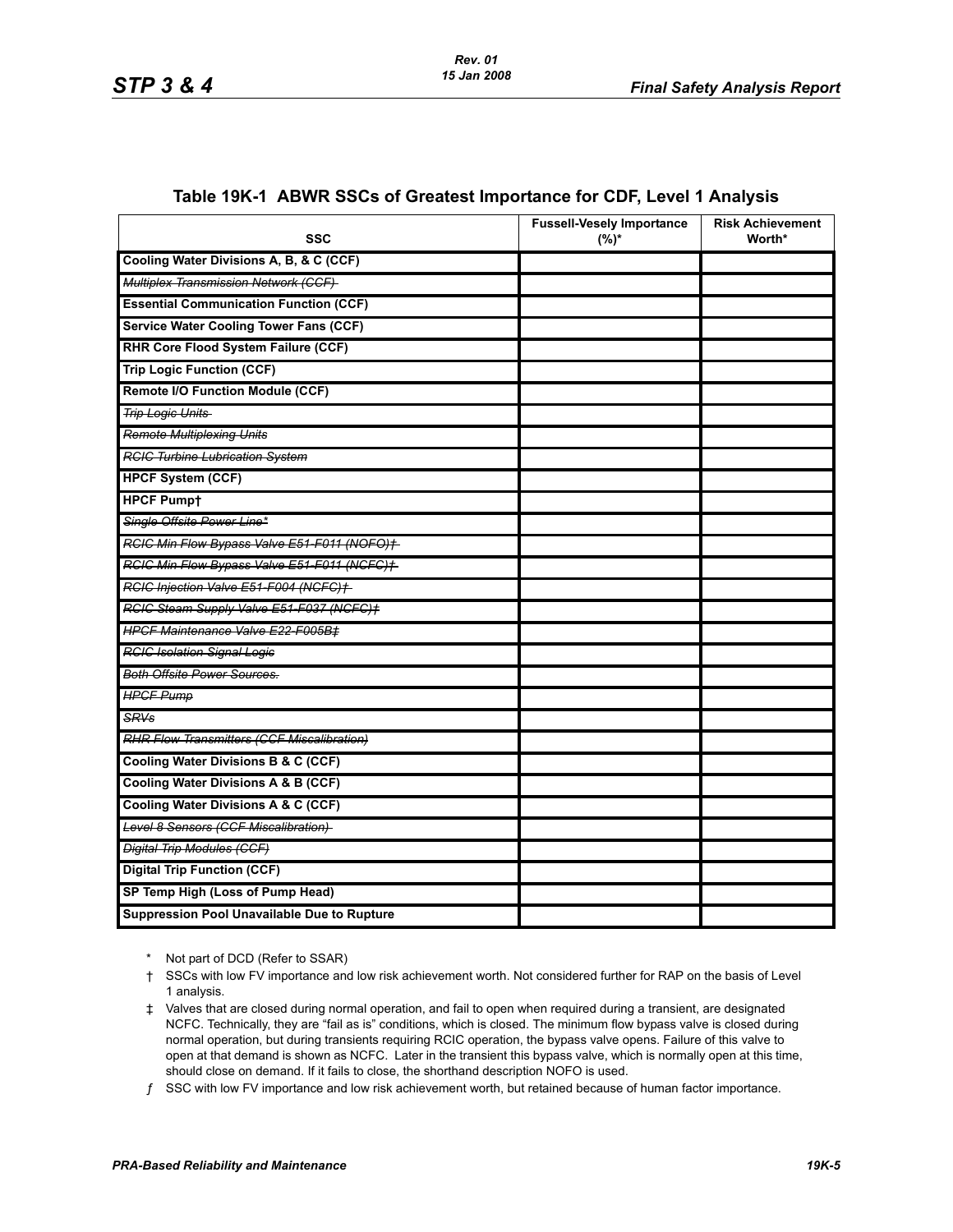Г

Т

| Table 19K-2 ABWR SSCs With Moderate Risk Achievement Worth, Level 1 Analysis* |  |
|-------------------------------------------------------------------------------|--|
|-------------------------------------------------------------------------------|--|

T

|                                                                | <b>Fussell-Vesely</b> | <b>Risk</b><br><b>Achievement</b> |
|----------------------------------------------------------------|-----------------------|-----------------------------------|
| <b>SSC</b>                                                     | Importance (%)+       | Worth+                            |
| RCIC Min Flow Bypass Valve E51-F011 (NOFO)                     |                       |                                   |
| RCIC Injection Valve E51-F004 (NCFC)                           |                       |                                   |
| RCIC Min Flow Bypass Valve E510F011 (NCFC)                     |                       |                                   |
| RCIC Steam Supply Valve E51-F037 (NCFC)                        |                       |                                   |
| <b>Both Offsite Power Sources</b>                              |                       |                                   |
| <b>RCIC Isolation Signal Logic</b>                             |                       |                                   |
| <b>RHR Suppression Pool Cooling Failure (CCF)</b>              |                       |                                   |
| Div 1 ECF EMS Transmission Ntwk Failure                        |                       |                                   |
| <b>RCIC Steam Supply Bypass Valve F045 Limit Switch Fails</b>  |                       |                                   |
| 1 <sup>st</sup> ESF <b>RIF RMU-</b> Div 1 Fails                |                       |                                   |
| 2 <sup>nd</sup> ESF <b>RIF</b> RMU-Div 1 Fails                 |                       |                                   |
| 1 <sup>st</sup> ESF SLF Channel Div 1 Fails                    |                       |                                   |
| 2 <sup>nd</sup> ESF SLF Channel Div 1 Fails                    |                       |                                   |
| Failure of SP Temp Signal T53-TRS-601A & B                     |                       |                                   |
| <b>RGIG Pres Sensor PIS-Z605 Miscalibrated</b>                 |                       |                                   |
| <b>RGIC Flow Sensor FT-007-2 Miscalibrated</b>                 |                       |                                   |
| Diode SID Open                                                 |                       |                                   |
| SP Temp High (Loss of Pump Head)                               |                       |                                   |
| <b>SLF/ECF SLU/EMS-Link for Div 1 SLF 1 Fails (RCIC Fails)</b> |                       |                                   |
| <b>SLF/ECF SLU/EMS-Link for Div 1 SLF 2 Fails (RCIC Fails)</b> |                       |                                   |

- \* ECF = Essential Communication Function ESF = Essential Safety Feature RIF = Remote Input/Output Function SLF = Safety System Logic Function
- † Not part of DCD (refer to SSAR)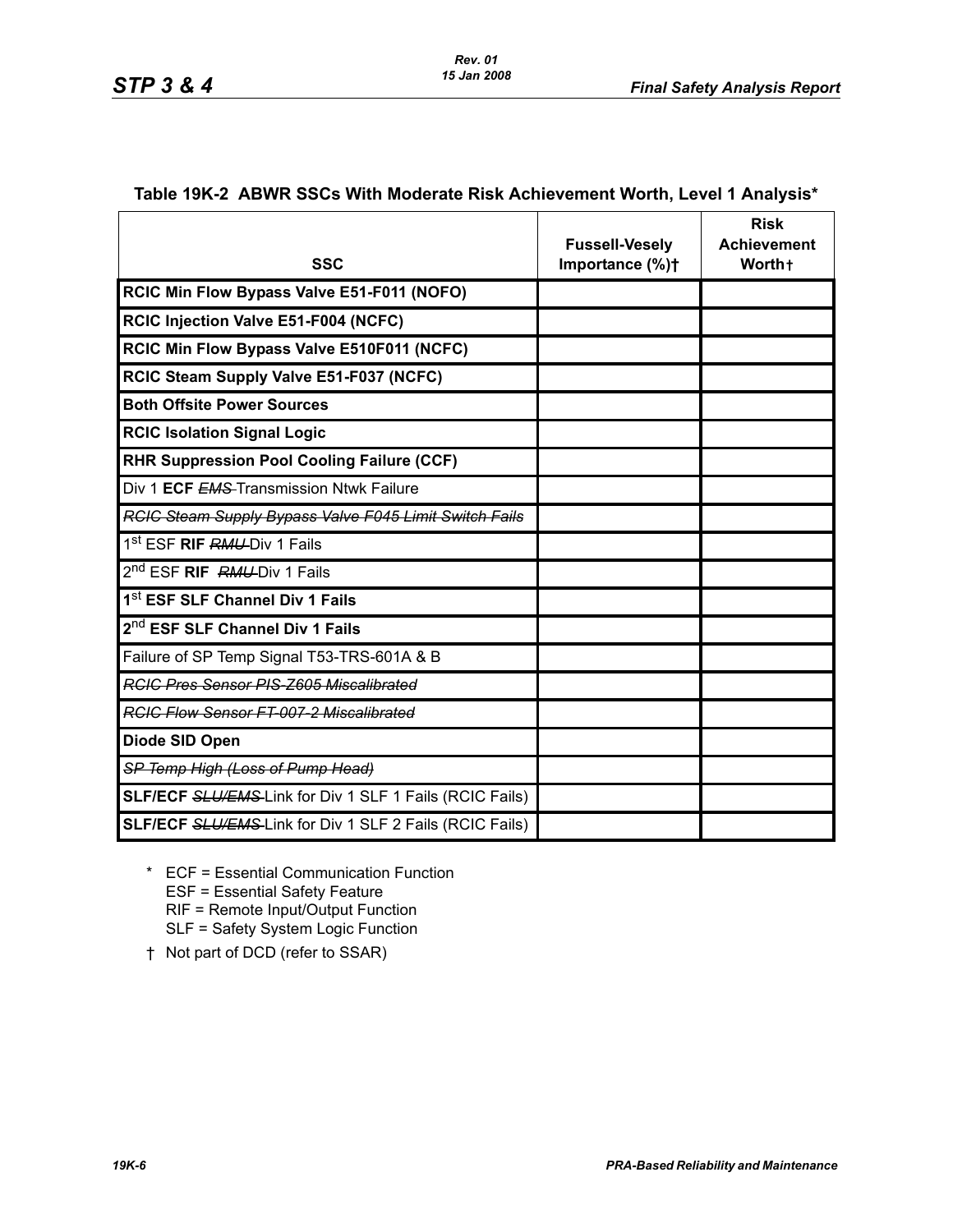# **Table 19K-3 ABWR Initiating Event Contribution to CDF, Level 1 Analysis**

| <b>Initiating Event</b> | <b>Events per Year</b> | <b>Total CDF x</b><br>10 $8*$ | <b>Percent CDF</b><br>Contribution* |
|-------------------------|------------------------|-------------------------------|-------------------------------------|
| Turbine Trip            |                        |                               |                                     |

\* Not part of DCD (Refer to SSAR)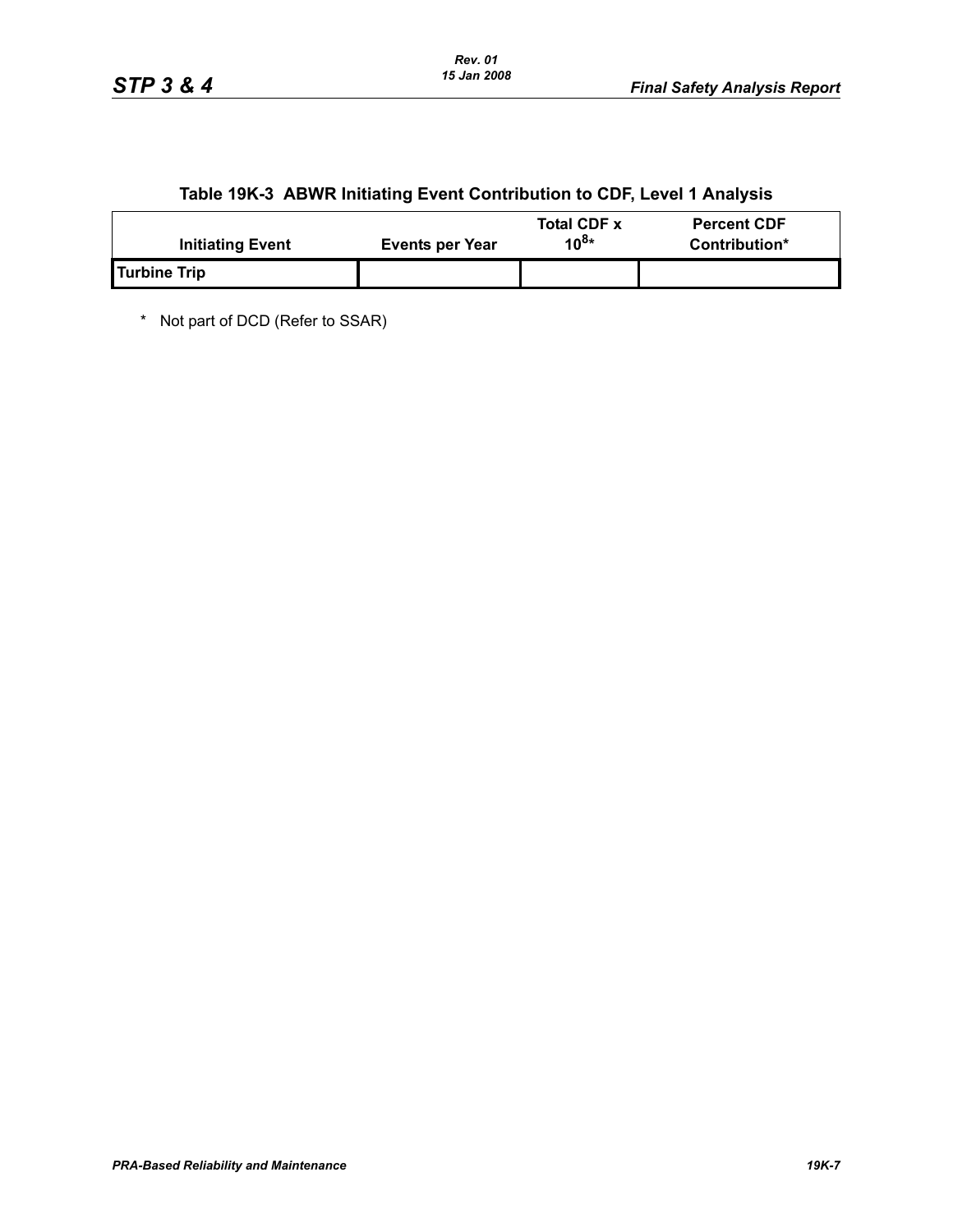| Component                                                        | <b>Failure Mode/Cause</b>                                                                       | <b>Recommended Maintenance</b>                                                                                                                                  | <b>Test or</b><br><b>Maintenance</b><br><b>Interval</b> | <b>Basis</b>                                       | Unavailability,<br><b>Failure Rate</b> |
|------------------------------------------------------------------|-------------------------------------------------------------------------------------------------|-----------------------------------------------------------------------------------------------------------------------------------------------------------------|---------------------------------------------------------|----------------------------------------------------|----------------------------------------|
| <b>Multiplexers</b>                                              | Common cause failure of all MUX<br>to give proper signals                                       | System functional test-<br>Complete system test, error check                                                                                                    | 3 months<br>2 years                                     | Experience<br>Experience                           | $\overline{\mathbf{r}}$                |
| <b>ECF</b>                                                       | Common cause failure of all                                                                     | <b>System functional test</b>                                                                                                                                   | 3 months                                                | <b>Experience</b>                                  | $\star$                                |
|                                                                  | <b>ECF to give proper signals</b>                                                               | Complete system test, error<br>check                                                                                                                            | 2 years                                                 | <b>Experience</b>                                  | $\star$                                |
| One ESF RIF SMU-for                                              | Failure of RIF or link between RIF                                                              | System functional test                                                                                                                                          | 3 months                                                | Experience                                         |                                        |
| Div 1 or one SLF/ECF<br><b>SLU/EMS Link for SLF</b><br>SLU Div 1 | and SLF Failure of remote<br>multiplex unit or link between<br>RMU and safety system logic unit | Complete system test, error check 2 years                                                                                                                       |                                                         | Experience                                         |                                        |
| RPS TLFs - Trip Logic-<br>Units                                  | Failure to trip upon demand                                                                     | System functional test                                                                                                                                          | 3 months                                                | Experience                                         |                                        |
|                                                                  |                                                                                                 | Complete system test, error check                                                                                                                               | R/M outage                                              | Experience                                         |                                        |
| <b>RGIG Turbine Lube</b><br><b>System</b>                        | Lube oil pump failure                                                                           | Lube oil pump operation and oil-<br>pressure check                                                                                                              | 3 months                                                | Experience                                         | $\star$                                |
| DTFs Digital Trip<br><b>Modules</b>                              | Common cause failure to trip                                                                    | Review trip unit test procedure to<br>assure note about potential safety<br>considerations                                                                      | Annual                                                  | Judgment                                           |                                        |
| <b>Non-ADS SRVs</b>                                              | <b>Common mode failure of SRVs</b><br>to open on demand or remain<br>open                       | Inspect and replace degradable<br>parts and test for correct<br>operation                                                                                       | 5 years (max)                                           | Environmental<br>qualification                     | ÷                                      |
|                                                                  |                                                                                                 | Remove valve, test for setpoint<br>pressure, adjust setpoint as<br>necessary, test for seat leakage,<br>repair. Stagger testing of valves,<br>50% at one outage | 3 years                                                 | Experience,<br><b>ANSI/ASME</b><br>OM <sub>1</sub> | $\star$                                |

*19K-8*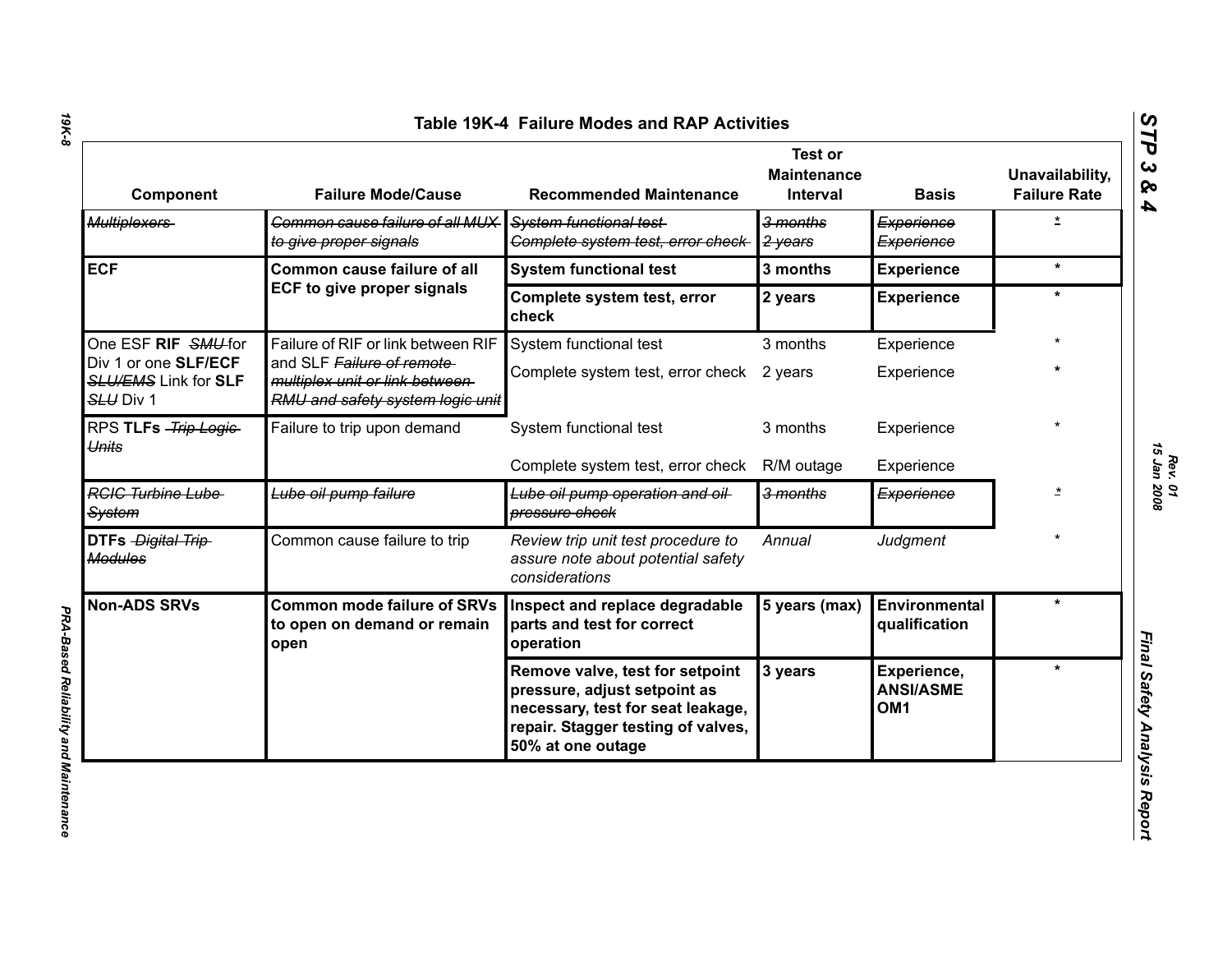| DC Div 1 Distribution<br><b>Panel (including Diode)</b><br><b>S1D)</b><br>Div 1 EMS ECF<br>Network failure<br><b>Transmission Network</b> | Panel or diode failure                                  | Panel function is demonstrated by<br>system test                                            | 3 months      | Experience         |         |
|-------------------------------------------------------------------------------------------------------------------------------------------|---------------------------------------------------------|---------------------------------------------------------------------------------------------|---------------|--------------------|---------|
|                                                                                                                                           |                                                         |                                                                                             |               |                    |         |
|                                                                                                                                           |                                                         | System functional test                                                                      | 3 months      | Experience         |         |
|                                                                                                                                           |                                                         | Complete system test, error check 2 years                                                   |               | Experience         |         |
| <b>RBCW Pumps</b>                                                                                                                         | Failure to provide adequate<br>flow at desired pressure | Discharge pressure test<br>Inlet pressure test<br><b>Flow test</b><br><b>Vibration test</b> | 3 months      | <b>Table 3.9-8</b> | ÷       |
|                                                                                                                                           |                                                         | Monitor pump parameters on the<br>normally running pump to detect<br>abnormalities          | Weekly        | <b>Judgment</b>    | $\star$ |
| <b>RBSW Pumps</b>                                                                                                                         | Failure to provide adequate<br>flow at desired pressure | Discharge pressure test<br>Inlet pressure test<br><b>Flow test</b><br><b>Vibration test</b> | 3 months      | <b>Table 3.9-8</b> | $\star$ |
|                                                                                                                                           |                                                         | Monitor pump parameters on the<br>normally running pump to detect<br>abnormalities          | <b>Weekly</b> | <b>Judgment</b>    | $\star$ |

*Rev. 01*<br>15 Jan 2008 *15 Jan 2008*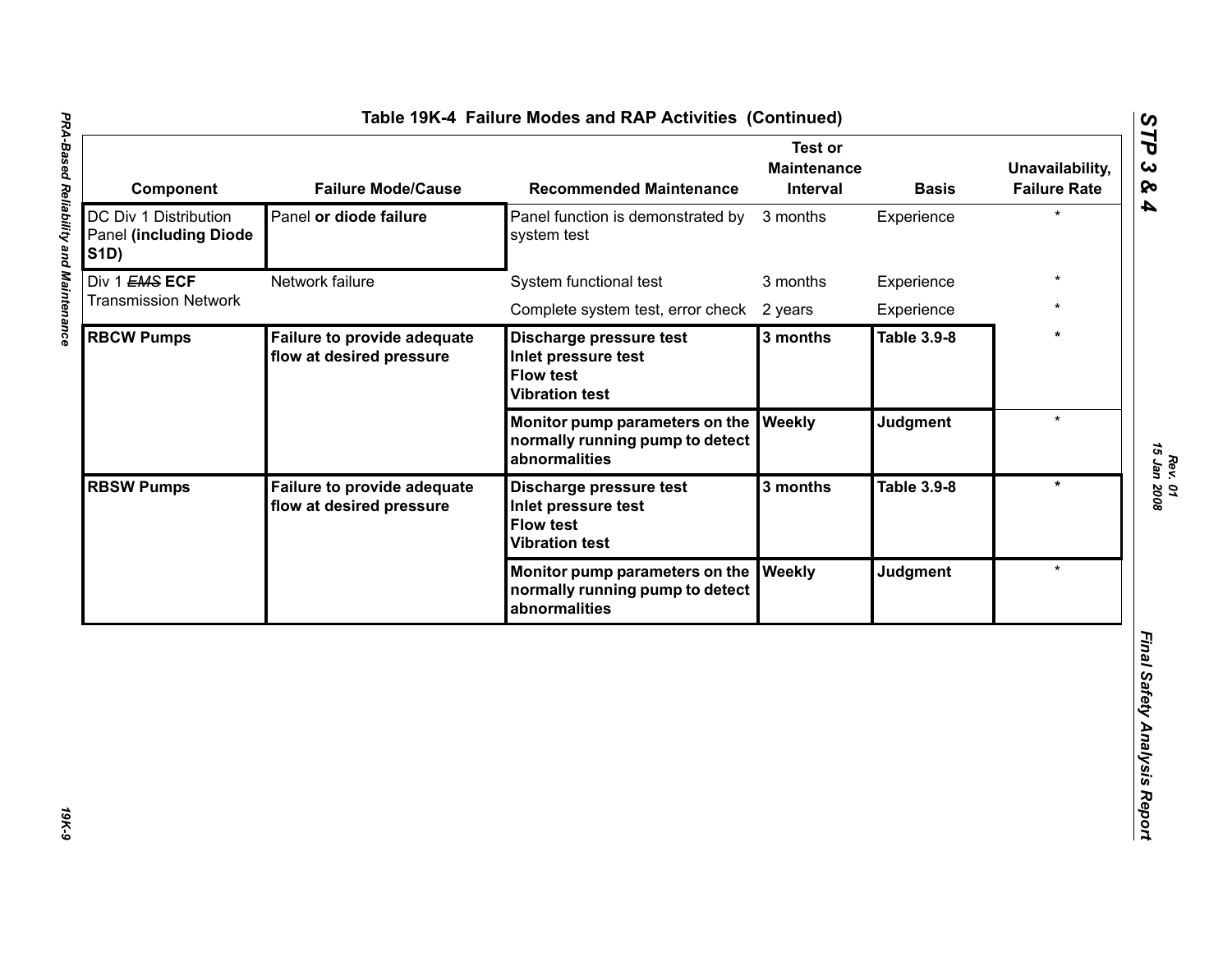| Component                                            | <b>Failure Mode/Cause</b>                                       | <b>Recommended Maintenance</b>                                                                      | <b>Test or</b><br><b>Maintenance</b><br><b>Interval</b> | <b>Basis</b>                           | Unavailability,<br><b>Failure Rate</b> |
|------------------------------------------------------|-----------------------------------------------------------------|-----------------------------------------------------------------------------------------------------|---------------------------------------------------------|----------------------------------------|----------------------------------------|
| <b>RBCW Heat</b><br><b>Exchangers</b>                | <b>Plugging/fouling</b>                                         | Monitor heat exchanger flow and<br>delta temperature/pressure to<br>detect existence of fouling     | Weekly                                                  | <b>Experience</b>                      | $\star$                                |
|                                                      |                                                                 | Internal inspection of heat<br>exchangers for plugging and<br>fouling                               | <b>R/M Outage</b>                                       | <b>Experience</b>                      | $\star$                                |
| <b>RBSW Strainers</b>                                | Plugging                                                        | <b>Monitor RBSW flow rate and</b><br>strainer delta pressure for<br>indications of plugging         | Weekly                                                  | <b>Experience</b>                      | $\ast$                                 |
| <b>RBSW Cooling Tower</b><br>Fans                    | Failure to provide adequate fan Flow test<br>flow through tower | <b>Vibration Test</b>                                                                               | 3 months                                                | <b>Experience</b>                      | $\star$                                |
|                                                      |                                                                 | <b>Inspection and</b><br>cleaning/lubrication                                                       | <b>R/M Outage</b>                                       | <b>Experience</b>                      | $\star$                                |
| <b>HPCF Pumps</b>                                    | <b>Failure to provide adequate</b><br>flow at desired pressure  | Discharge pressure test<br>Inlet pressure test<br><b>Flow test</b><br><b>Vibration test</b>         | 3 months                                                | <b>Table 3.9-8</b>                     | $+ + +$                                |
| <b>HPCF Injection Valves</b><br><b>F003 and F005</b> | Failure to open because of<br>mechanical problems               | <b>Stroke test</b>                                                                                  | 3 months                                                | Experience;<br><b>ASME Code ISI</b>    | ttt                                    |
|                                                      |                                                                 | Visual and penetrant inspection<br>of stem, ultrasonic inspection<br>of stem; replace if necessary. | 10 years                                                | Low failure<br>rate; ASME<br>Code ISI. | $\star$                                |
|                                                      | Failure to open because of<br>electrical problems               | <b>Electrical circuit test</b>                                                                      | 3 months                                                | <b>Experience</b>                      |                                        |

*19K-10*

*STP 3 & 4*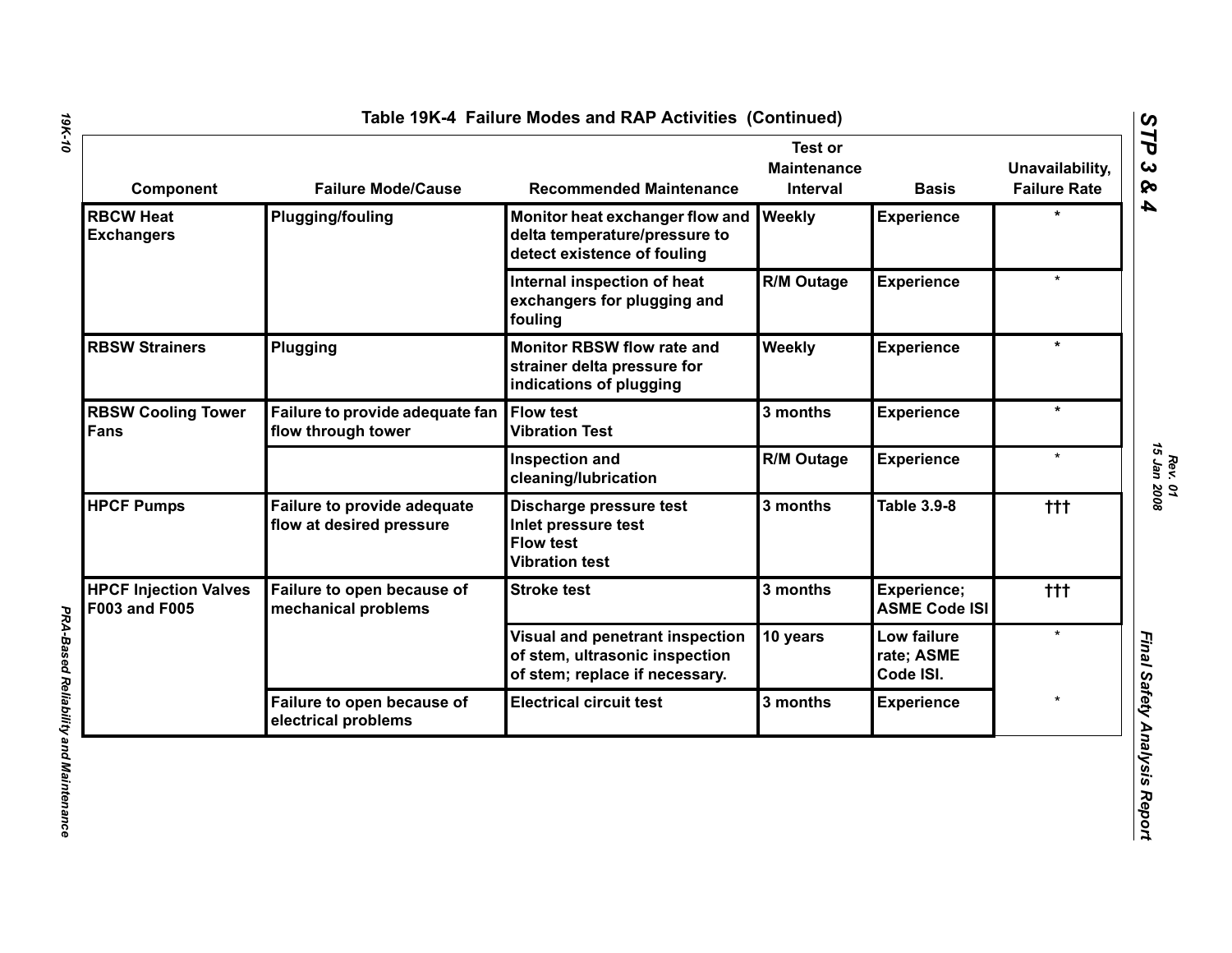| <b>RHR Injection Valves</b><br>Failure to open because of<br>3 months<br><b>Stroke test</b><br><b>Experience;</b><br><b>ASME Code ISI</b><br>F001, F003, F005, F006<br>mechanical problems<br>10 years<br>Visual and penetrant inspection<br>Low failure<br>of stem, ultrasonic inspection of<br>rate; ASME<br>stem; replace if necessary.<br>Code ISI.<br>Failure to open because of<br><b>Electrical circuit test</b><br>3 months<br><b>Experience</b><br>electrical problems<br><b>RHR Heat Exchangers</b><br><b>Fouling</b><br><b>R/M Outage</b><br>Judgment<br>Monitor and trend delta-<br>temperature across heat<br>exchanger during RHR testing<br>and operation | $^{\dagger\dagger}$<br>$\star$<br>$^{\dagger\dagger}$ |
|--------------------------------------------------------------------------------------------------------------------------------------------------------------------------------------------------------------------------------------------------------------------------------------------------------------------------------------------------------------------------------------------------------------------------------------------------------------------------------------------------------------------------------------------------------------------------------------------------------------------------------------------------------------------------|-------------------------------------------------------|
|                                                                                                                                                                                                                                                                                                                                                                                                                                                                                                                                                                                                                                                                          |                                                       |
|                                                                                                                                                                                                                                                                                                                                                                                                                                                                                                                                                                                                                                                                          |                                                       |
|                                                                                                                                                                                                                                                                                                                                                                                                                                                                                                                                                                                                                                                                          |                                                       |
|                                                                                                                                                                                                                                                                                                                                                                                                                                                                                                                                                                                                                                                                          |                                                       |
| <b>ESF SLF Divisions</b><br>Failure to operate; failure to<br>3 months<br><b>Experience</b><br><b>System functional test</b><br>properly generate initiation                                                                                                                                                                                                                                                                                                                                                                                                                                                                                                             | $\star$                                               |
| signals<br>Complete system test, error<br>2 years<br><b>Experience</b><br>check                                                                                                                                                                                                                                                                                                                                                                                                                                                                                                                                                                                          | $\star$                                               |
| <b>R/M Outage</b><br><b>Experience</b><br><b>Suppression Pool</b><br>Periodic inspection of<br>Loss of structural integrity;<br>suppression pool structural<br>leakage<br>elements to detect degradation,<br>incipient leakage or corrosion                                                                                                                                                                                                                                                                                                                                                                                                                              | $\star$                                               |

*Rev. 01*<br>15 Jan 2008 *15 Jan 2008*